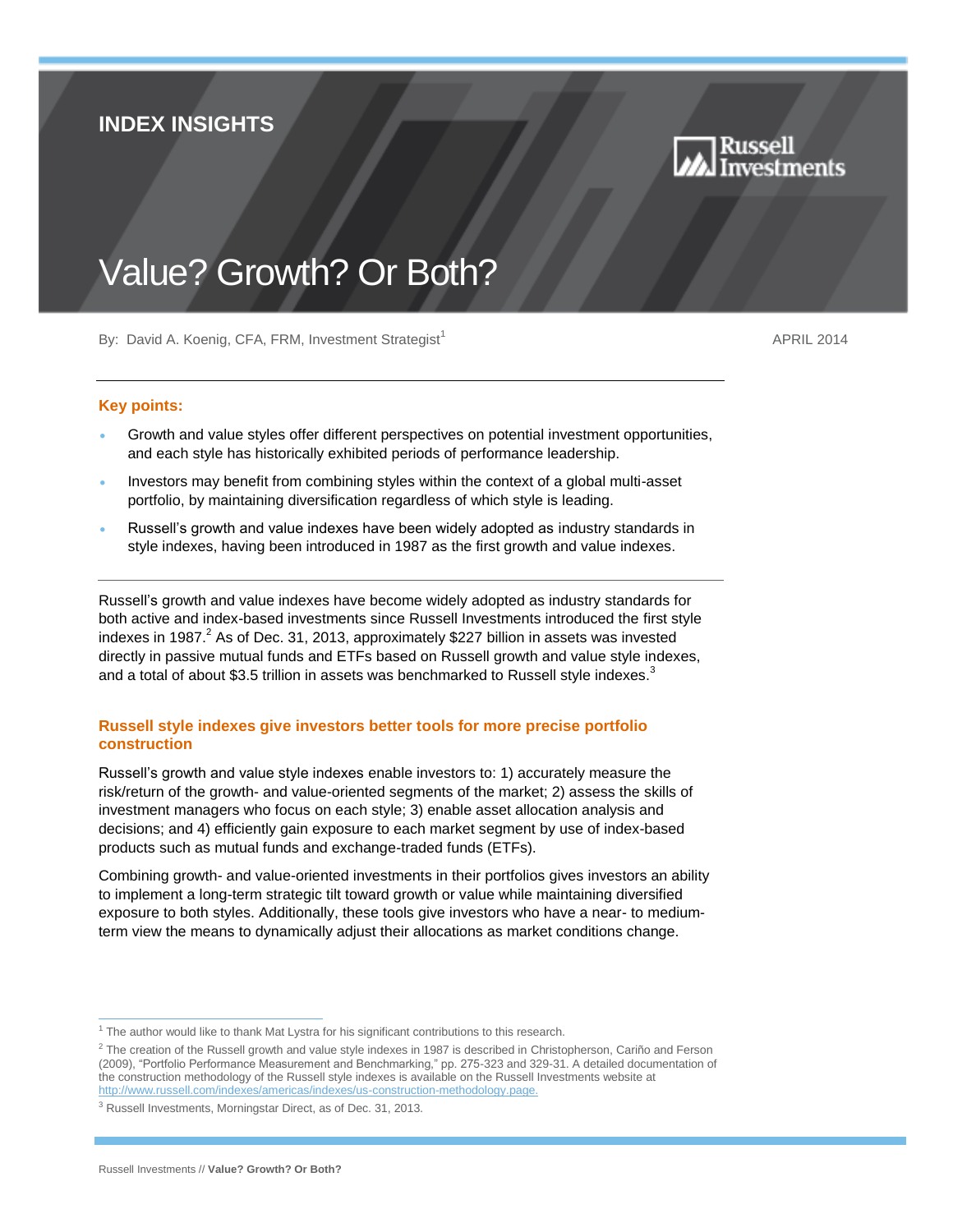This brief paper examines:

- 1. Growth and value perspectives and performance cycles
- 2. Benefits of combining growth and value investments within a diversified portfolio
- 3. The widespread adoption of Russell's growth and value style indexes

# **Growth/value styles give a view of investment opportunities through different lenses**

Growth and value investors tend to view investment opportunities from different perspectives and are often skeptical about each other's views. Value-oriented managers tend to be price sensitive and to focus on stocks with lower valuation characteristics, as they seek to analyze the intrinsic value of a company and whether its stock is priced above or below that value.

By contrast, growth-oriented managers tend to concentrate on understanding the sources of a company's earnings growth and then on forecasting its future growth potential. Relative to their value-focused counterparts, growth managers are often willing to pay higher price multiples for expected growth that they believe is not reflected in current valuations.

A result of these different perspectives is that growth and value investors may assess a stock differently at various points in its price and earnings cycle. Each style approach offers investment potential and is supported by empirical evidence and academic research. However, these differing viewpoints lead to market cycles for stocks across growth and value investors, as well as performance cycles for the growth and value styles themselves.

As examples of the valuation shifts underpinning this behavior, Figure 1a shows the price/book value (P/B) of Russell 1000 Index member Deere & Co. (light blue line) and the associated Russell value style probability (dark blue line). The P/B of Deere & Co. has fluctuated between lows around 2.0 and highs between 5.0 and 6.0. At a P/B of 1.8, Deere's valuation in 2009 would have been relatively more attractive to a value investor than its P/B of 6.5 in 2011. Russell's style indexes accurately tracked these shifts with a corresponding increase in Deere's value probability following the P/B lows in 2009 and a corresponding decrease in response to the higher valuations in 2011–2013.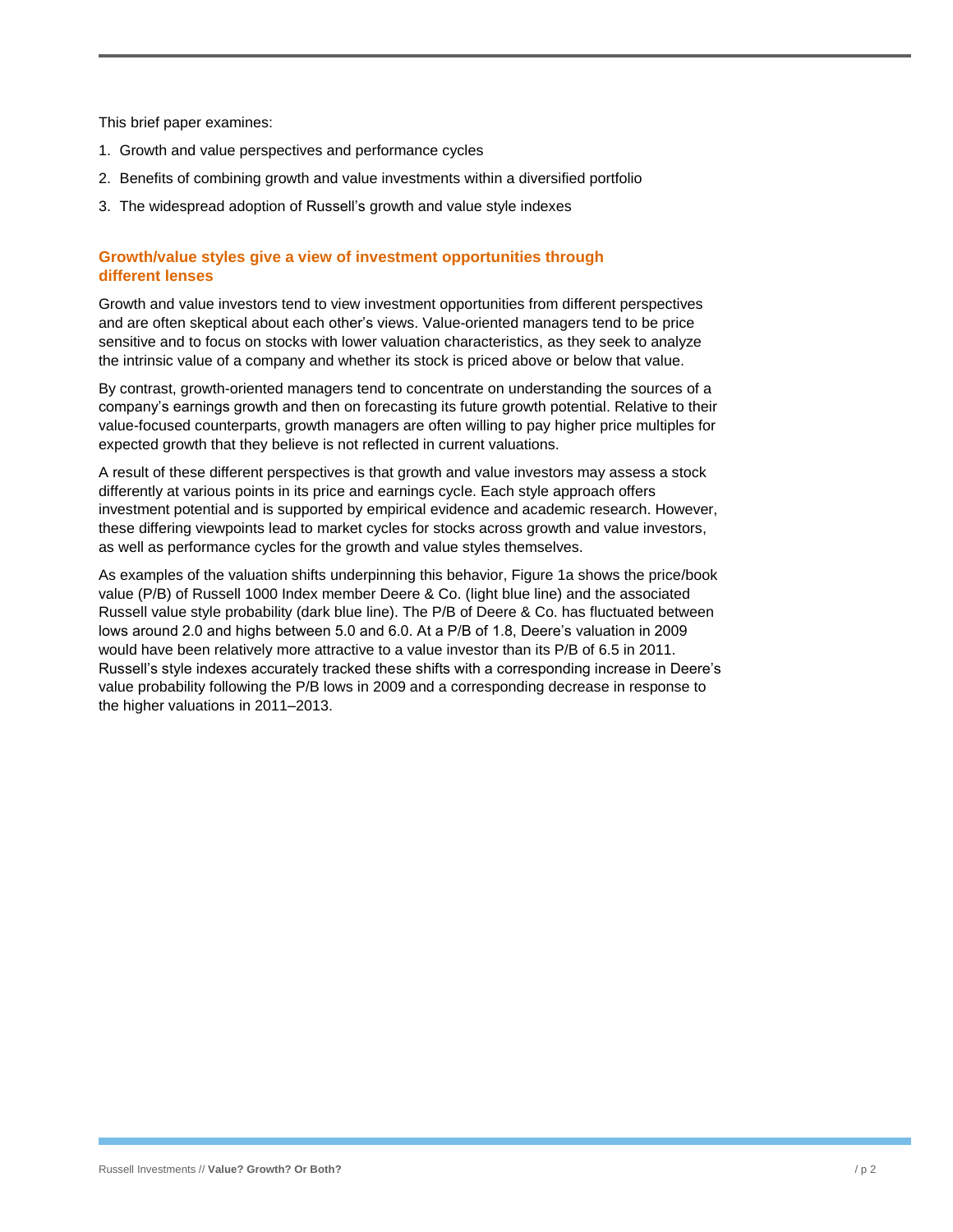

**Figure 1a: Style orientation can shift from value to growth over time . . .**

Sources: Russell Indexes and FactSet, as of Mar. 31, 2013.

In contrast to Deere's move from value to growth, Johnson & Johnson has experienced a longterm shift from growth to value. The P/B of Johnson & Johnson fell from highs around 6.0 in the mid-2000s to lows around 3.0 in recent years. Again we observe Russell's style indexes reflecting the change in valuation, with Johnson & Johnson transitioning from a 100% growth probability in 2004 to an almost 100% value probability in 2013.





Sources: Russell Indexes and FactSet, as of Mar. 31, 2013.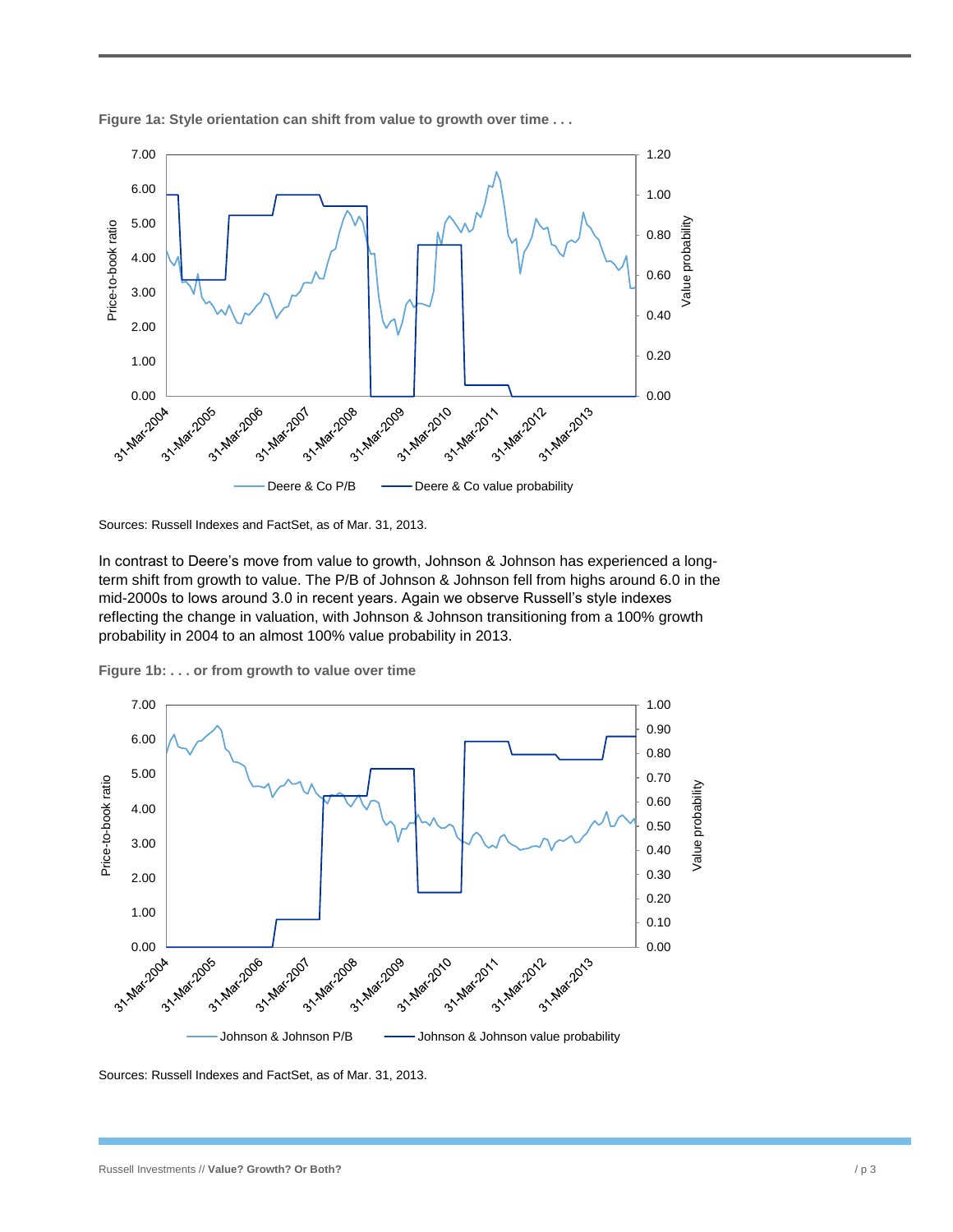#### **Growth and value leadership tends to move in cycles over time**

A wide body of research published by academics and market practitioners has focused on the "value premium," or the tendency for portfolios of stocks with lower initial valuations to outperform over the long term. $4$  As illustrated in Figure 2, the Russell 1000 Value Index delivered a higher cumulative total return than its growth counterpart over the 27-year period from 1/1/1987 through 12/31/2013. (For the sake of brevity, we have focused on U.S. large cap styles throughout this paper, but the value premium has been found to extend across mid cap and small cap as well.)



**Figure 2: Value has historically outperformed growth over the long term…**

Source: Russell Indexes, as of Dec. 31, 2013. Index performance is for illustrative purposes only. One cannot invest directly in an index. Past performance is not a guarantee of future results.

The growth style should not be discounted, however, as style performance has tended to move in cycles, and growth significantly outperformed value during several periods over the past 27 years, as illustrated in Figure 3. The existence of these cycles underscores that the path of return distributions is important, because various investors might enter the market or need to sell their investments at various points over the cycle. A need to liquidate investments when one's favored style was underperforming would typically lead to a significantly different outcome than the historical long-term returns.

For example, growth was highly favored during the dot-com boom and bust of the late 1990s and early 2000s. Strong growth markets can occur in bursts at any time, and investors focused solely on value in that type of environment could suffer significant underperformance. By including both growth *and* value stocks in a portfolio, investors can still express a view about either style but maintain a diversified portfolio across growth and value performance cycles.

1

<sup>4</sup> See, for example, Basu, Sanjay, "Investment Performance of Common Stocks in Relation to Their Price-Earnings Ratios: A Test of the Efficient Market Hypothesis," *Journal of Finance*, 1977; Fama, Eugene, and K. French, "The Cross-Section of Expected Stock Returns," *Journal of Finance*, 1992; "Fama, Eugene, and K. French, "Common Risk Factors in the Returns on Stocks and Bonds," *Journal of Financial Economics*, 1993.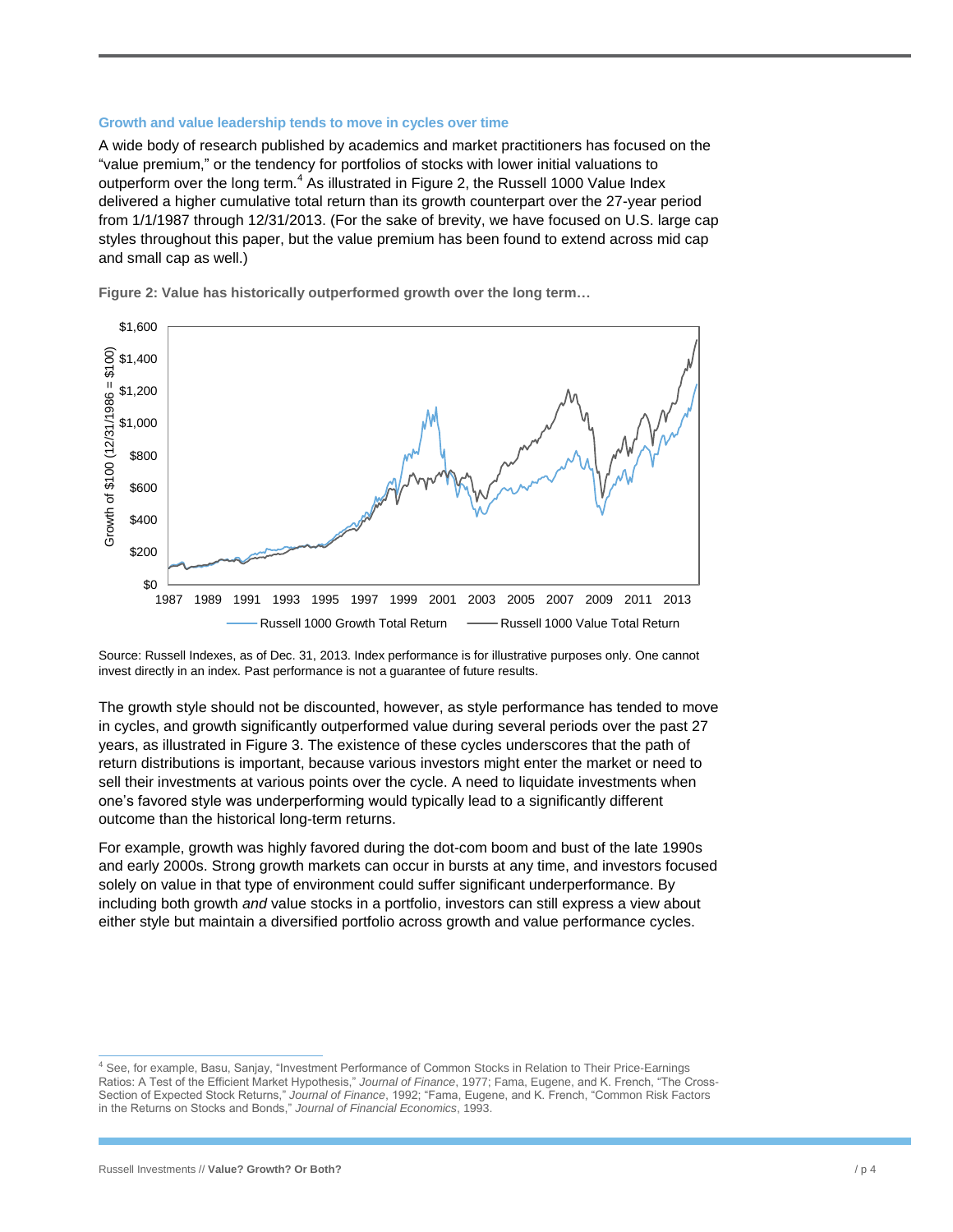**Figure 3: …but growth and value leadership tends to be cyclical. 24-month rolling excess total returns of the Russell 1000 Growth – Russell 1000 Value.**



**Russell 1000 Growth - Russell 1000 Value**

Source: Russell Indexes, Morningstar Direct, from 12/31/88 to 12/31/2013. Returns are rolling 24-month total returns using monthly data. Index performance is for illustrative purposes only. One cannot invest directly in an index. Past performance is not a guarantee of future results.

The cyclicality of growth and value leadership is also evident in asset flows. As shown in Figure 4, asset flows into growth and value stocks have often moved in opposite directions. At some time points, when asset flows into growth stocks have been strongly positive, they have been negative for value stocks, and vice versa. And when asset flows into both growth and value stocks have been directionally consistent, they have typically been of different magnitudes.



**Figure 4: Growth and value cyclicality has also been evident in asset flows historically**

Source: Morningstar Direct, as of Dec. 31, 2013. Includes all U.S. active and passive open-end mutual funds and ETFs, excluding money market funds and funds of funds.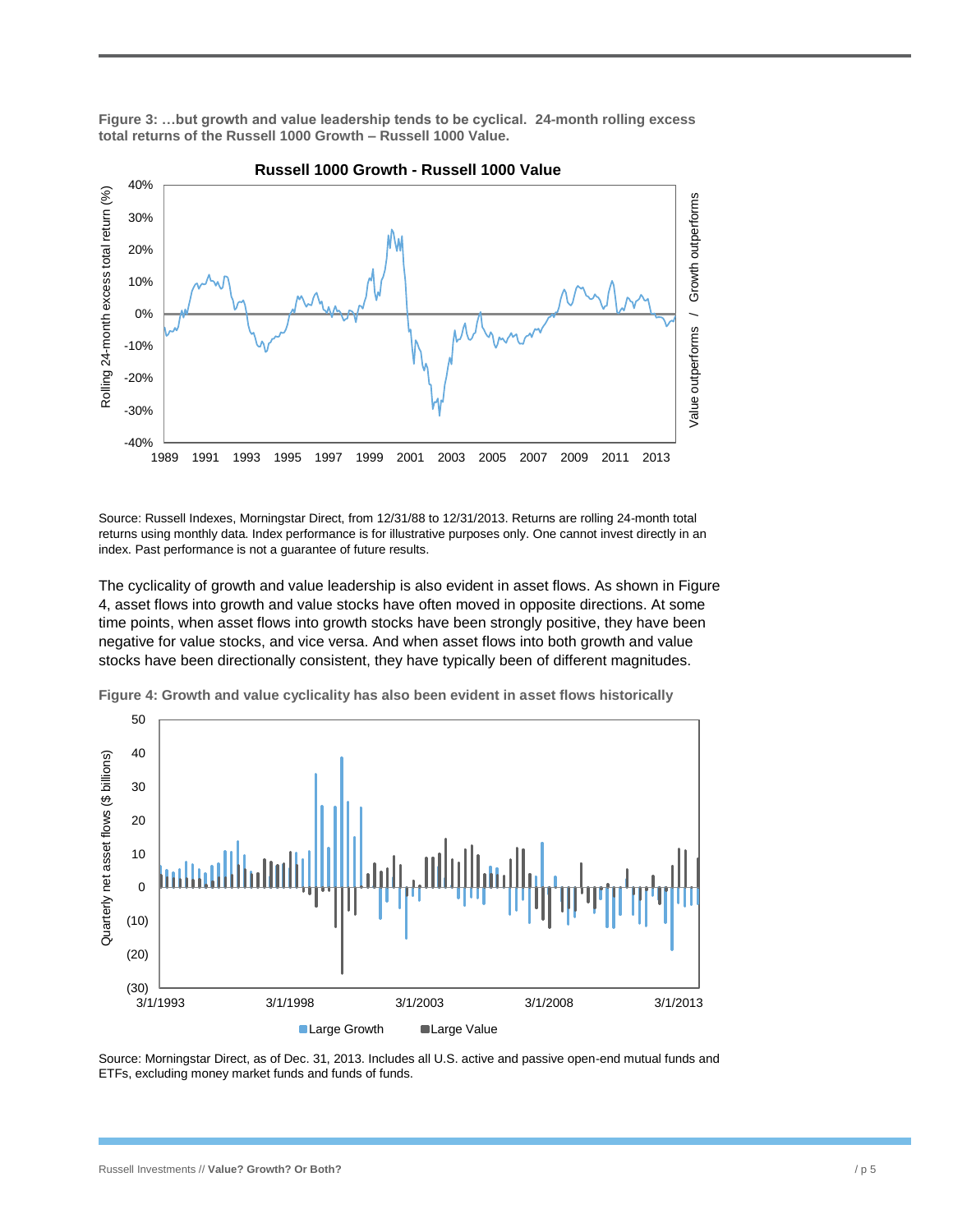#### **Combining styles lets investors express a view but maintain diversification**

By combining growth and value strategies in a portfolio, investors are able to maintain exposure to both styles across performance cycles, regardless of which is leading at any given time. As a hypothetical example, we constructed a simple portfolio consisting of 60% Russell 1000 Value and 40% Russell 1000 Growth.<sup>5</sup> In this example, we assume that the investor wants to maintain a strategic value tilt based on a belief in the value premium, but recognizes that growth can outperform in the short term and thus wants to maintain meaningful exposure to growth-oriented stocks as well.

As shown in Figure 5, which compares the rolling 24-month returns of the blended portfolio to the returns of the Russell 1000 Growth and Value indexes, the blended portfolio's performance has tended to be between that of the growth and value portfolios, as would be expected. The blended portfolio typically advanced less than whichever style index was leading at any given time and fell less in market declines. Depending on individual views and beliefs, an investor could have tilted more toward either growth or value, in which case the blended portfolio's return pattern would have moved progressively toward that of whichever style had the largest weighting. Additionally, an investor might have taken a more dynamic approach and adjusted the blended portfolio's tilt toward or away from either style over time, which could have produced potentially very different results.



**Figure 5: Blended portfolio participated in upside while moderating downside**

Source: Russell Indexes, Morningstar Direct, from 12/31/88 to 12/31/2013. Returns are rolling 24-month total returns using monthly data. Hypothetical portfolio is for illustrative purposes only and is not a recommendation. One cannot invest directly in an index. Past performance is not a guarantee of future results.

 5 This hypothetical portfolio is for illustrative purposes only and is not a recommendation.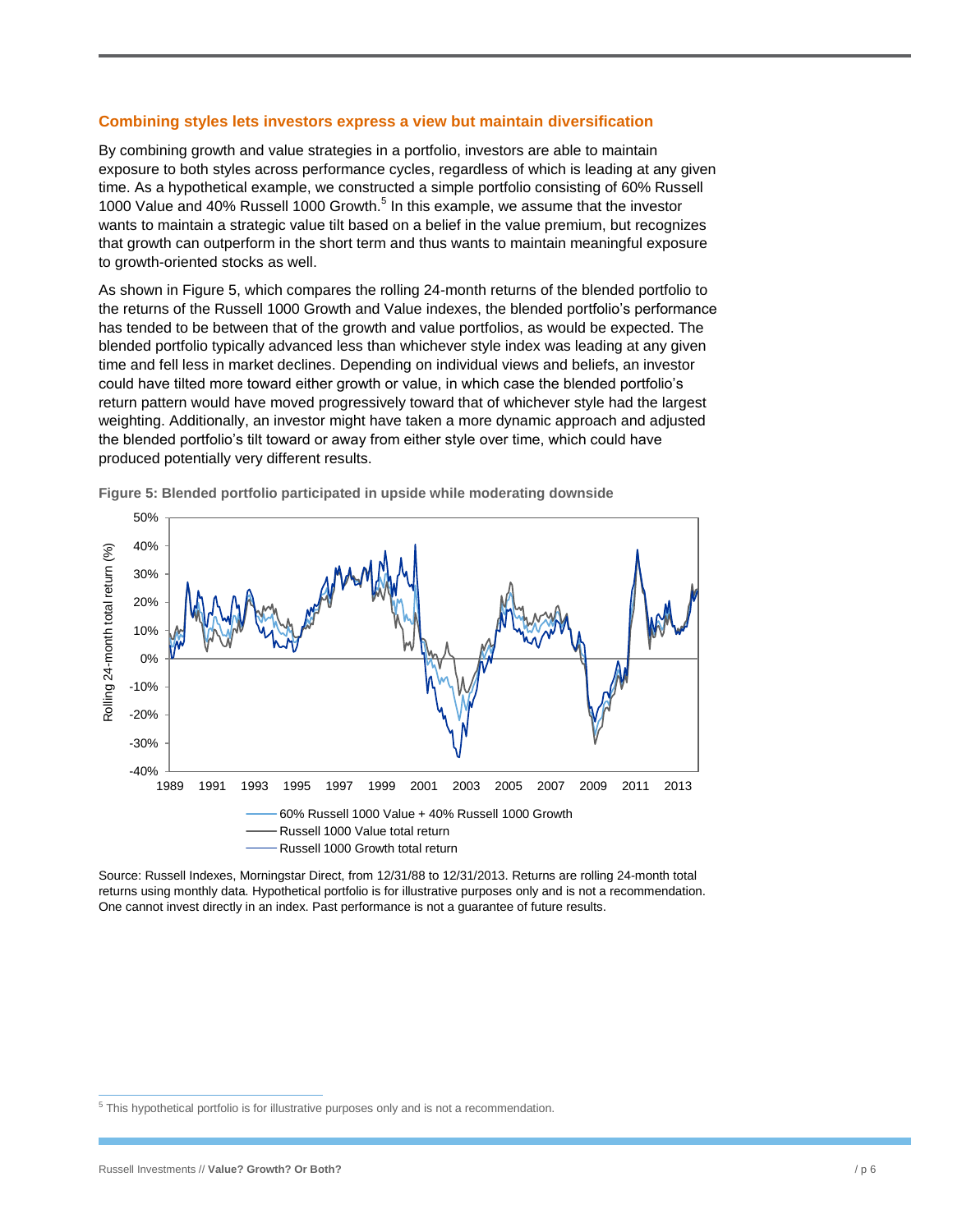#### **Including both growth and value in a portfolio provides potential diversification benefits**

As reported in Table 1, the performance characteristics for the blended portfolio were mostly between those of the growth and value indexes. The blended portfolio's annualized total return was about 10.40% over the 27-year period 1/1/1987 through 12/31/2013, compared with 9.78% for the growth index and 10.60% for the value index. The blended portfolio's return came with lower volatility than that of the growth index, but slightly higher volatility than that of the value index, which led to a risk-adjusted return, as measured by Sharpe ratio, that was again between that of the two style indexes. Compared with the Russell 1000 benchmark, the blended portfolio's annualized total return was 5 bps higher for the period, while its standard deviation was 22 bps lower, leading to a slightly higher Sharpe ratio of 0.44 vs. 0.43 for the benchmark.

|                           | <b>Total</b><br><b>return</b><br>(%) | <b>Standard</b><br>deviation<br>(%) | <b>Sharpe</b><br>ratio | Up<br>capture<br>(%) | Down<br>capture<br>(%) | <b>Maximum</b><br>drawdown |
|---------------------------|--------------------------------------|-------------------------------------|------------------------|----------------------|------------------------|----------------------------|
| Blended portfolio         | 10.40                                | 15.30                               | 0.44                   | 98.92                | 98.07                  | $-51.79$                   |
| Russell 1000 Growth Index | 9.78                                 | 17.52                               | 0.34                   | 104.59               | 110.48                 | $-61.86$                   |
| Russell 1000 Value Index  | 10.60                                | 15.01                               | 0.46                   | 94.73                | 90.71                  | $-55.56$                   |
| Russell 1000 Index        | 10.45                                | 15.52                               | 0.43                   | 100.00               | 100.00                 | $-51.13$                   |

**Table 1: Performance characteristics<sup>6</sup> (1/1/1987 – 12/31/2013)**

Source: Russell Indexes, Morningstar Direct, as of Dec. 31, 2013. Hypothetical portfolio is for illustrative purposes only and is not a recommendation. One cannot invest directly in an index. Past performance is not a guarantee of future results.

In terms of up/down capture ratios, the blended portfolio captured more of the upside of the Russell 1000 benchmark than the value index but less of the downside than the growth index, again ending up between the two style indexes. Notably, maximum drawdown for the blended portfolio was smaller than for either of the two style indexes alone, illustrating the potential diversification benefit of combining both the growth and value styles within a portfolio.

1

 $6$  Sharpe ratio (arithmetic) is calculated as annualized total return minus the annualized return of the risk-free rate, as measured by 3-month U.S. Treasury bills, divided by annualized standard deviation. Up and down capture are relative to the Russell 1000 Index and indicate how closely a portfolio tracks positive or negative benchmark returns. Each measure is calculated as the annualized return of a portfolio on only the set of days when the benchmark return was positive (negative) divided by the benchmark's annualized return on the same set of days.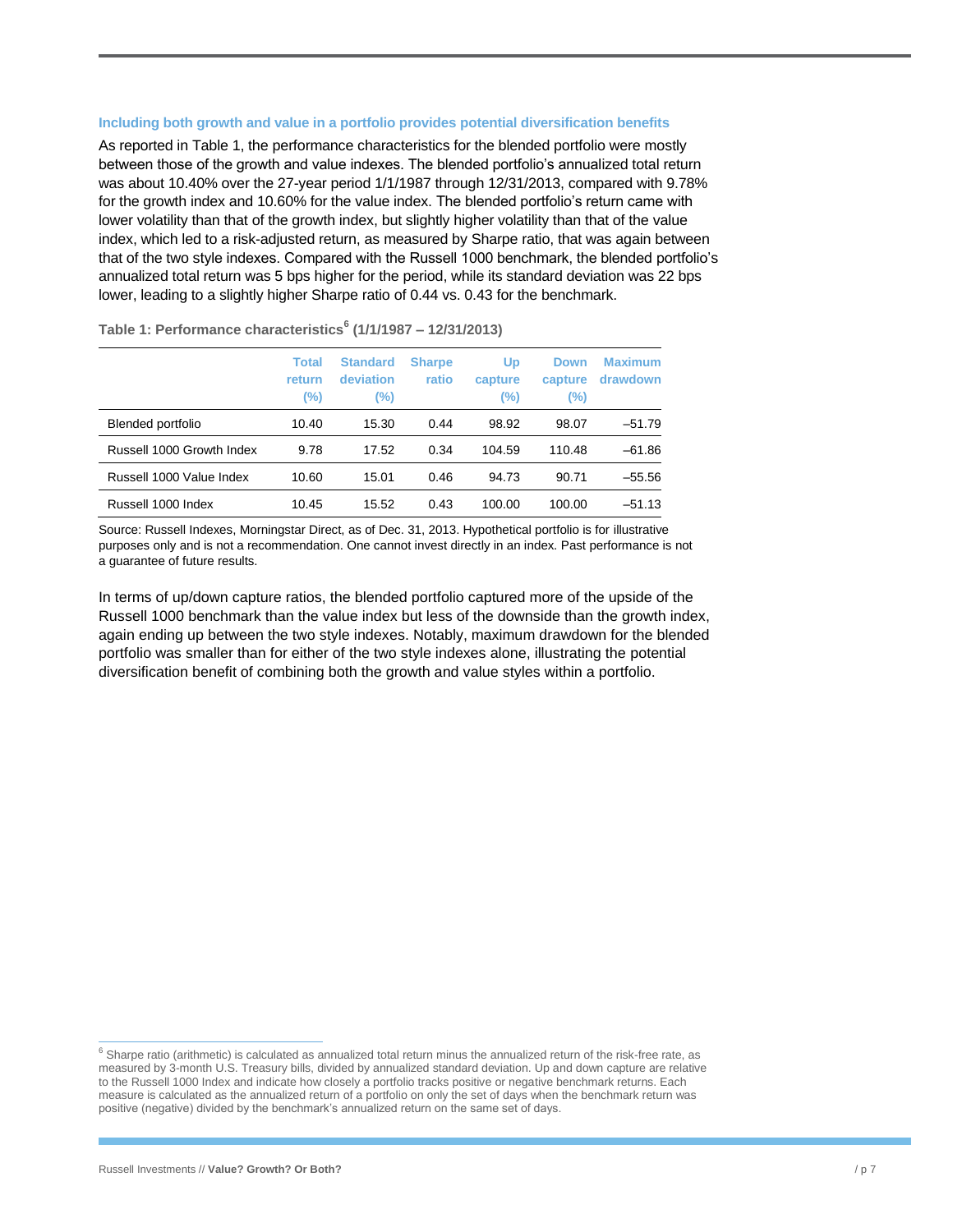#### **Russell growth and value indexes are the style indexes of choice**

Based on Russell's leadership in style investing, Russell's growth and value indexes have been widely adopted by both retail and institutional investors. As shown in Figure 6, the Russell style indexes enjoy extraordinary market share across the capitalization spectrum. Russell's style indexes represent nearly all institutional products based on style indexes in both the broad market and the small cap market segment. Additionally, in large cap and mid cap, 97% to 98% of institutional growth and value products are benchmarked to Russell style indexes.



**Figure 6: Russell style indexes are overwhelmingly favored by institutional investors**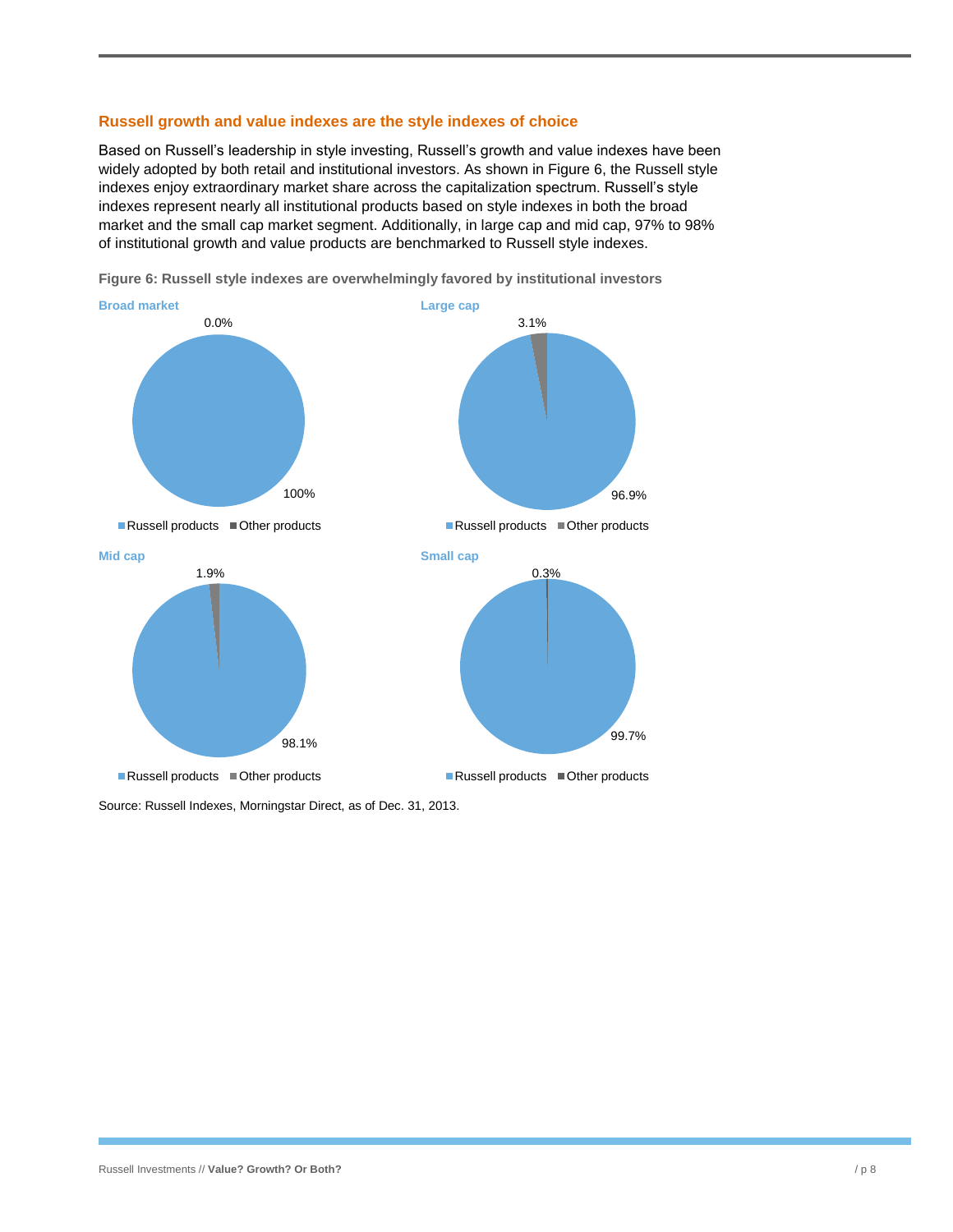#### **Largest ETF in each style category is based on a Russell growth or value index**

The widespread support for the quality of Russell's style index methodology is clearly evident in the assets invested in growth and value ETFs. As illustrated in Table 2, as of Dec. 31, 2013, the largest ETF in each style category was based on a Russell growth or value index. Collectively, these six ETFs represented approximately \$66 billion in assets as of the end of 2013. These products allow investors to efficiently gain exposure to each style across the capitalization spectrum. Additionally, the high liquidity that results from this large asset base helps facilitate efficient entry and exit from positions and has led to tight bid/ask spreads that may help to control costs for investors.<sup>7</sup>

|                  |                                                     | <b>AUM</b> |    |                                                  | <b>AUM</b> |
|------------------|-----------------------------------------------------|------------|----|--------------------------------------------------|------------|
| <b>Value</b>     |                                                     | (SM)       |    | <b>Growth</b>                                    | (SM)       |
| <b>LARGE CAP</b> |                                                     |            |    |                                                  |            |
| 1.               | iShares Russell 1000 Value ETF<br>(IWD)             | 20,723     | 1. | iShares Russell 1000 Growth ETF<br>(IWF)         | 22,673     |
| 2.               | Vanguard Value ETF (VTV)                            | 12,461     |    | 2. Vanguard Growth ETF (VUG)                     | 13,265     |
| 3.               | iShares S&P 500 Value ETF (IVE)                     | 6,512      | 3. | iShares S&P 500 Growth ETF (IVW)                 | 9,199      |
| 4.               | Schwab U.S. Large-Cap Value ETF<br>(SCHV)           | 820        |    | 4. Vanguard Mega Cap Growth Index ETF<br>(MGK)   | 1,231      |
| <b>MID CAP</b>   |                                                     |            |    |                                                  |            |
|                  | 1. iShares Russell Mid-Cap Value ETF<br>$($ IWS $)$ | 5,515      |    | 1. iShares Russell Mid-Cap Growth ETF<br>(IWP)   | 4,766      |
|                  | 2. iShares S&P Mid-Cap 400 Value ETF<br>(LJ)        | 3,564      |    | 2. iShares S&P Mid-Cap 400 Growth ETF<br>(IJK)   | 4,629      |
| 3.               | Vanguard Mid-Cap Value ETF (VOE)                    | 2.256      |    | 3. Vanguard Mid-Cap Growth ETF (VOT)             | 1,896      |
|                  | 4. iShares Morningstar Mid-Cap Value<br>ETF (JKI)   | 166        | 4. | Guggenheim S&P Midcap 400 Pure<br>Growth (RFG)   | 805        |
| <b>SMALL CAP</b> |                                                     |            |    |                                                  |            |
|                  | 1. iShares Russell 2000 Value ETF<br>(IWN)          | 6,184      |    | 1. iShares Russell 2000 Growth ETF<br>(IWO)      | 6,113      |
|                  | 2. Vanguard Small Cap Value ETF<br>(VBR)            | 3,908      |    | 2. Vanguard Small-Cap Growth ETF<br>(VBK)        | 3,637      |
|                  | 3. iShares S&P Small-Cap 600 Value<br>ETF (IJS)     | 3,111      |    | 3. iShares S&P Small-Cap 600 Growth<br>ETF (IJT) | 2,981      |
| 4.               | iShares Morningstar Small-Cap Value<br>ETF (JKL)    | 349        |    | 4. SPDR S&P 600 Small Cap Growth ETF<br>(SLYG)   | 349        |

**Table 2: Largest growth and value ETFs by AUM track Russell style indexes**

Source: ETFGI, as of Dec. 31, 2013.

1

 $^7$  Morningstar Direct. During 2013, the average daily spread for the iShares Russell 1000 Value ETF and iShares Russell 1000 Growth ETF was approximately 6 to 8 bps.